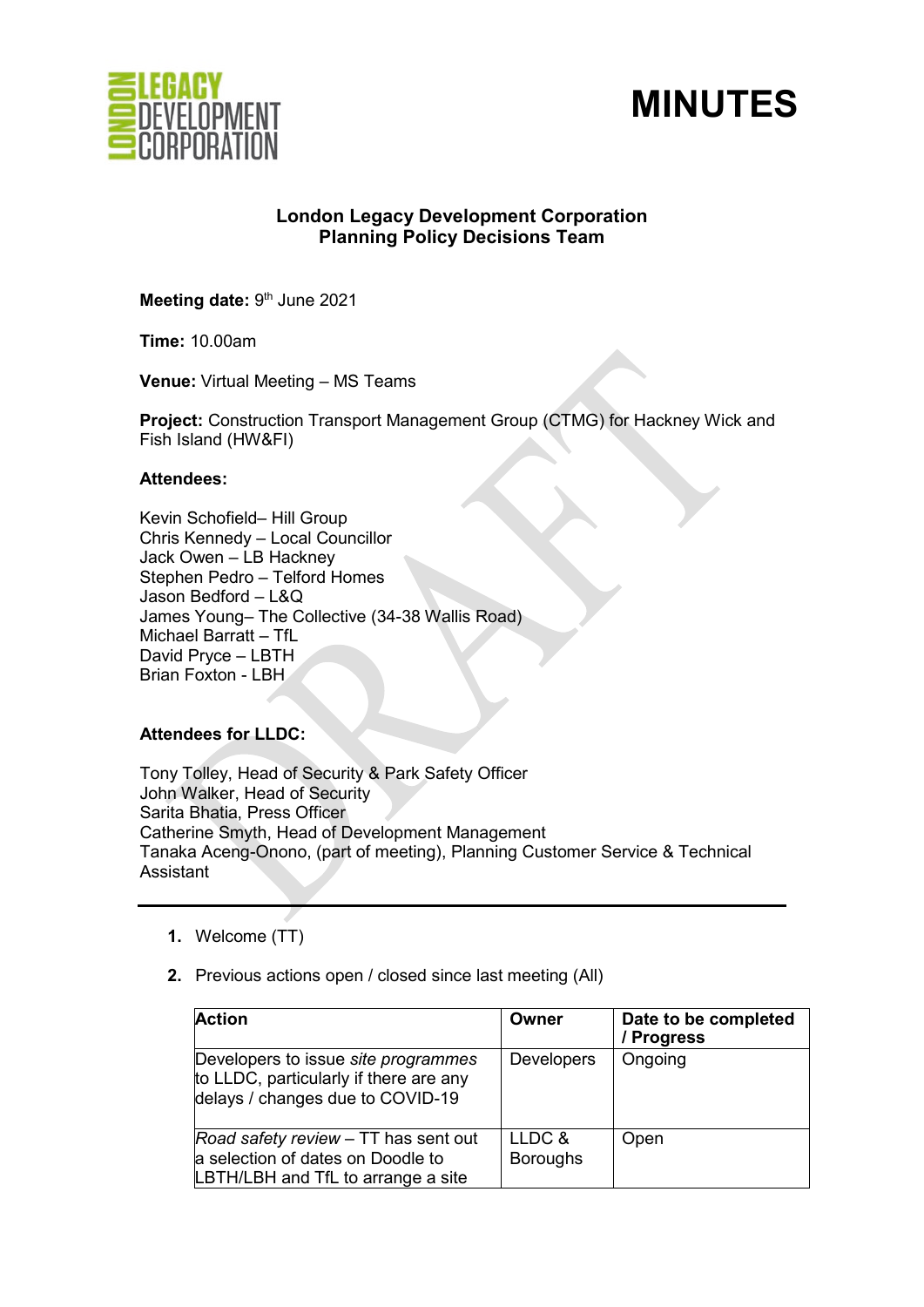| visit for next week/week after; to<br>consider the local infrastructure/road |  |
|------------------------------------------------------------------------------|--|
| safety measures                                                              |  |
|                                                                              |  |

**3.** Discussion on development sites (All)

### *Telford Homes – Wallis Road*

- *SP advised they had taken down the scaffolding on Wallis Road so that the S278 works could start; LBH contractors are on site doing the works, which should be completed by next week, with the footpath on the southern side of the highway to open in its entirety thereafter.*
- *SP advised they will be dismantling a tower crane on July 23. No road closure is needed, as this will take place from within the LLDC compound. This operation may also extend into Saturday 24; and is weather permitting/dependent.*
- *SP advised that they will need to take down the scaffolding on the Main Yard elevation and reinstate the footpath there next.*
- *SP advised that the development is due to be completed by Telford Homes by early December.*
- *TT queried about when would the southern footpath on Wallis Road be open, so LLDC can communicate this with parents of Mossbourne. SP said that this was for LBH to advise, as they are doing the S278 works. JO advised that LBH would let LLDC know the date; agreed by Cllr Kennedy.*
- *SP advised that there are still some activities to take place at the footpath on the southern side of Wallis Road. For example LBH are to finish works to a lamp column. Also UKPN and Thames Water need to do works but there is no date for that yet; and dates will depend on when LBH can give the approval and for how long.*
- *TT asked if JO can find out what the timeframes will be and to explain the importance of the footpath being open as soon as possible (reputation and residents' safety/convenience). ACTION: JO agreed to do this*
- *Cllr Kennedy advised that there was a seriously blocked gully opposite Sainsburys. SP advised that it's been dry for some time now, and is not aware of any other blocked gully.*
- *Cllr Kennedy enquired as to how many residents are living within the Telford development now? SP advised 16 apartments in Block A are occupied; and that a few more people will bemoving in before the end of June.*

*Hill Group – Wyke Road*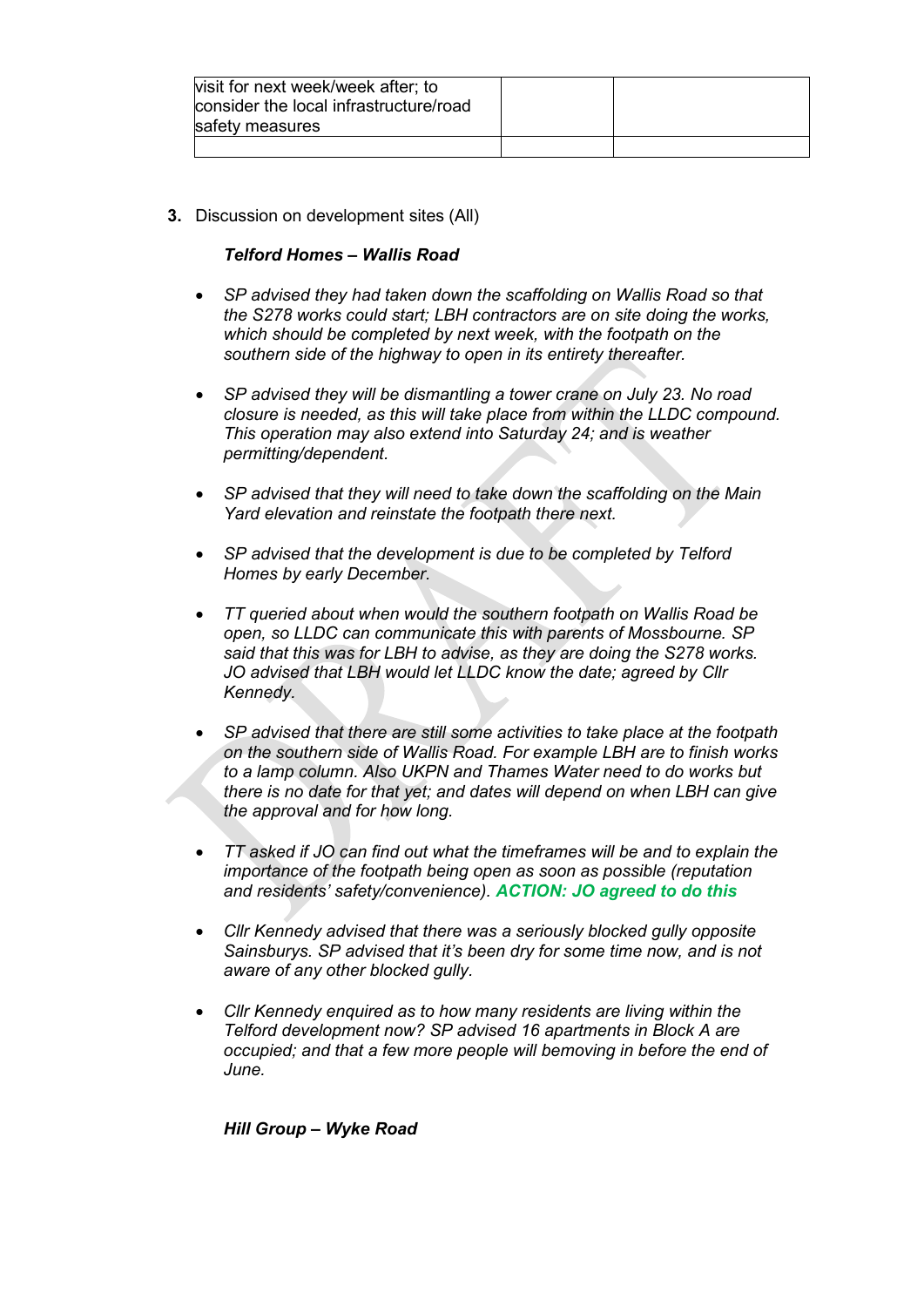- *KS advised that there has been little change since the last mtg. Hill is coming to a close on site.*
- *KS advised that PC has been achieved on Block O, 19th block, with blocks 20 and 21 on target to finish in Sept/Nov. A lot of move-ins of residents are scheduled to take place over the next 3 weeks: 25 occupations in Block O and a few in Block M are due (taking advantage of the stamp duty situation).*
- *KS advised that their site is getting smaller, the boundary has shrunk, there is a single gate/access at the corner of Smeed and Wyke. The site is now effectively down to two buildings and the courtyard.*
- *KS advised that the bridge breakthrough has been done; and materials around it are being considered.*
- *KS advised that the remaining S278 works for the corner of Smeed/Wyke due for September can't be done until all deliveries in and out of the site are complete.*
- *KS advised that TC5 has now gone; only an internal hoist remains on site, and that will be removed at the end of the month.*
- *KS advised that they are down to 100 people working on site per day; which will reduce to 80 towards the end of works on site.*
- *KS advised that there have been no recent covid cases.*
- *TT questioned about residents moving in to this and other sites. Who is co-ordinating the vehicle movements? KS controls this and staggers move-ins, with 2 to 3 per day, to avoid 'log-jams'. JB advised that there are 66 residents due to move in to L&Q's development by the end of June; 1 per morning and 2 per evening; but with lockdown easing this will be more difficult to manage. JB said that the last week of June and first week of July will be especially difficult to manage, but at least Dace Road is a 'dead-end' and L&Q have a person on-street to organise the move-in vehicles.*
- *MB raised that there was a cable hanging on site a few weeks ago about 4 ft from the ground. This matter was passed on to LBTH.*

## *Balfour Beatty – bridges*

- *No-one on the call*
- *ACTION: CS/WDC to (i) remind them to attend (ii) seek update by email.*

#### *Taylor Wimpey – 90 Monier Road*

- *No-one on the call*
- *ACTION: CS/WDC to (i) remind them to attend (ii) seek update by email.*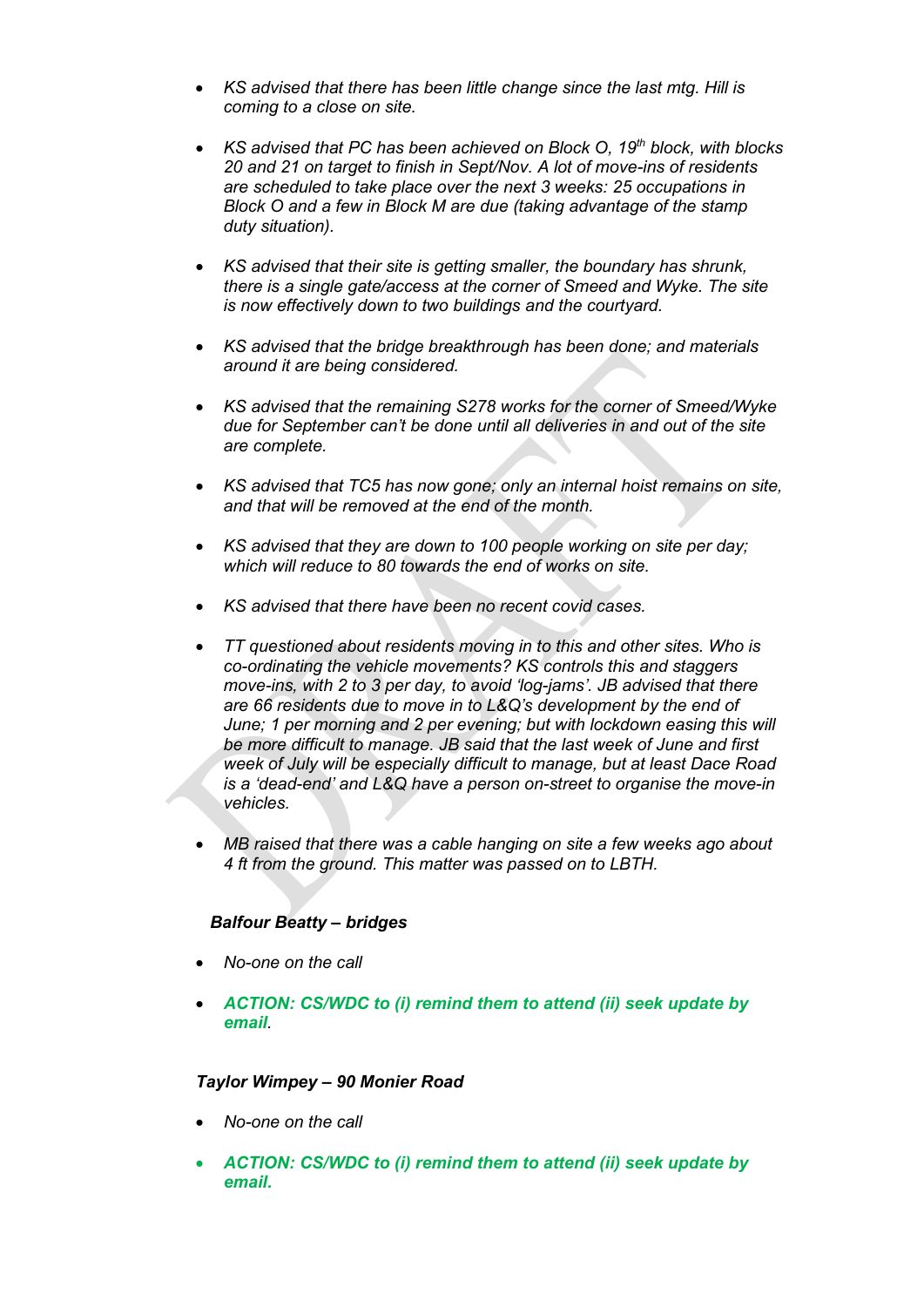- *MB raised that he needed to raise a complaint about the footpath opposite not being accessible for buggies/wheelchair users, and that they need to walk into the road, ramps are needed. This is an on-going concern, was rasied before covid, and needs attention.*
- *ACTION: TT to contact Laurent and cc in LBTH.*

# *Post-mtg update from LP*

## *Block A*

- *RC Frame 100% complete*
- *Block A GF SFS works 100%*
- *Block A GF Masonry 25% complete*
- *Block A Level 1 SFS works ongoing 95%*
- *Block A Level 1 windows installation ongoing 95% complete*
- *Block A level 2 SFS work ongoing 75%*
- *Scaffold up to level 4 complete*

#### *Block B*

- *Block B Frame up to level 2 complete*
- *Block B Level 2-3 verts 70%*
- *Block B Substructure Masonry 25%*

#### *Block C*

- *Block C RC frame up to level 3 complete 100%*
- *Block C Level 3-4 verts 60%*
- *LP advised that Cadent Gas need to do site connection works. This is TW's last services connection for this site. Origiinally scheduled to take place from 5th July 2021 -15th July 2021, where a partial closure of Monier Rd will be undertaken. However, Cadent have just advised that because these works are taking place on public land they still have to confirm the dates with the Highway Authority for a permit to dig,so start date might be pushed back.*

## *Taylor Wimpey Wick Lane*

- *No-one on the call*
- *ACTION: CS/WDC to (i) remind them to attend (ii) seek update by email.*

#### *HG Construction - Dace Road*

- *No-one on the call*
- *ACTION: CS/WDC to (i) remind them to attend (ii) seek update by email.*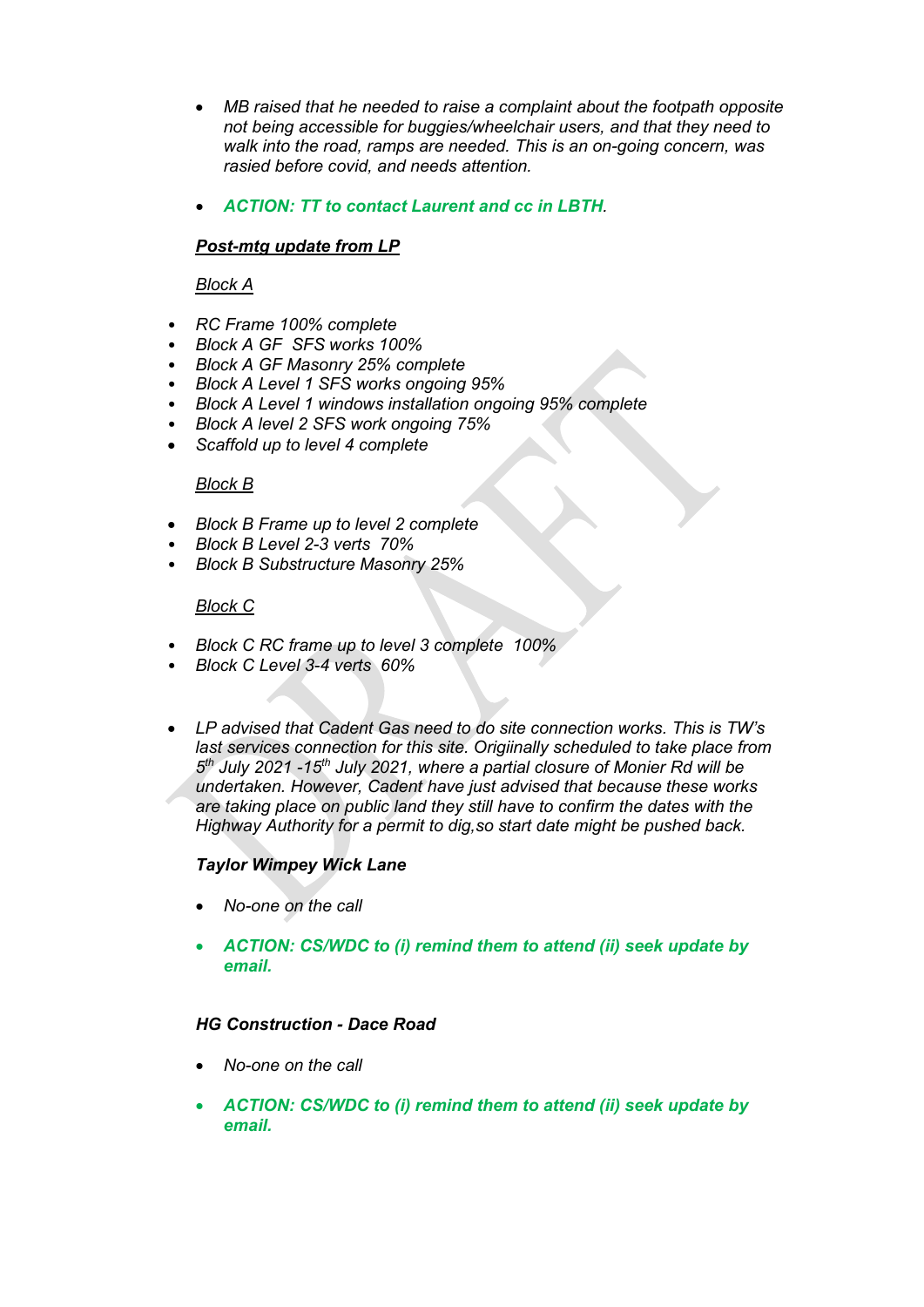## *R/o 59 Wallis Road*

- *No-one on the call*
- *ACTION: CS/WDC to (i) remind them to attend (ii) seek update by email.*
- *TT commented that when he passed the site last week that the gate was open and the site looked cluttered. Deliveries truning into the site didn't look safe.*
- *Cllr Kennedy commented that when he last went past the site it seemed to not be secured, and that anyone could walk into it; there was no control over the entry point.*
- *ACTION: TT to email the developer team re: site security and vehicle movements.*

### *The Collective (34-38 Wallis Road)*

- *JY confirmed that he is the new project manager.*
- *JY advised that the remediation has gone well, and that they are into their 3rd round of Chemox; with monitoring to follow.*
- *JY advised that a non-material amendment application is currently with PPDT concerning earlier removal of the boundary wall, required from a safety perspective.*
- *JY advised that they are talking with three contractors, with a main contractor to start on site at the back end of the year; aiming to complete the build end of 2023.*
- *CS commented that The Collective are actively engaging local residents through update meetings, including a meeting yesterday evening.*

## *L&Q – Bream Street*

- *JB advised that L&Q are in the 'final throes' of their development. They have one single gate remaining, on to Stour Road, which is 'manned'*
- *JB advised that the S278 work has been done; but that Bream St is still to be resurfaced. All of their hoarding is down, just some localised Heras fencing remains.*
- *JB advised that they are down to 70 operatives. Block D has been handed over and Block F; 100 out of 200 homes are occupied. Block C has been handed over; with occupation later on this month. Block A 'goes over' end of June and end of July for Block B. Final 'PC' by mid-August.*

*AOB*